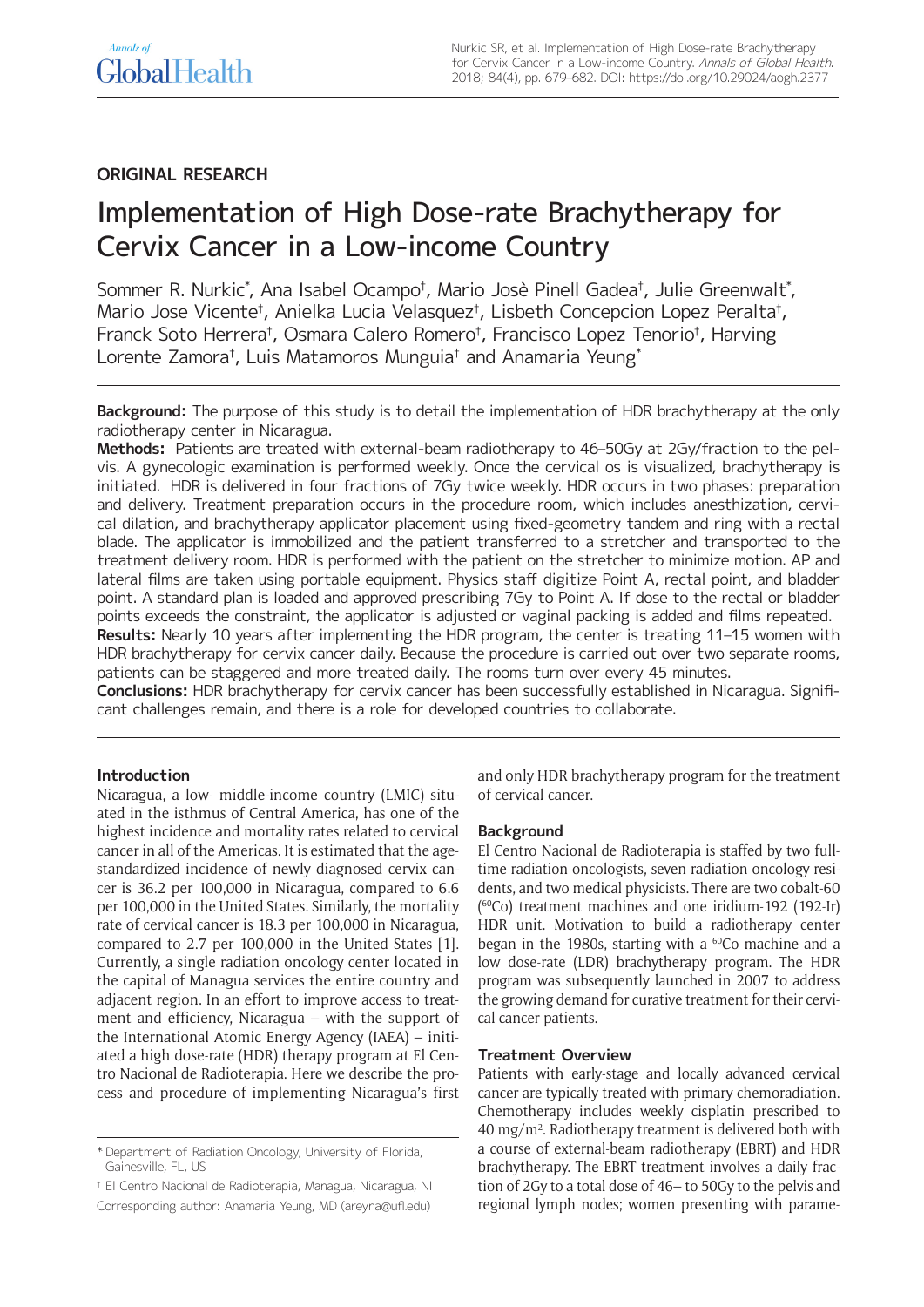trial wall involvement or pelvic sidewall invasion receive an 8– to 10Gy sidewall boost. A weekly gynecologic examination is performed to determine the appropriate time to initiate HDR brachytherapy, which is guided by visualization of the cervical os. HDR brachytherapy is delivered in four fractions of 7Gy delivered to Point A usually starting during the last two weeks of EBRT.

The HDR plan is prepared by the medical physicist and approved by the radiation oncologist. The doses to Point A, the bladder, and the rectum are reviewed. If the dose to the bladder or rectum is too high, they will adjust the applicator and repeat the films. If the dose to the bladder and rectum remain high after applicator adjustment, the dose prescribed to Point A will be lowered to meet the bladder and rectal dose constraint. HDR dose constraints to the bladder and rectal points are <80% and <60%, respectively [2]. The dose to Point A and bladder and rectal points are in congruence with those outlined by the International Commission on Radiation Units and Measurement [3].

# **Program Workflow**

To accommodate the high volume of cervical cancer patients requiring HDR brachytherapy at El Centro Nacional de Radioterapia, a workflow was created to keep women moving through various phases of HDR preparation and delivery (**Figure 1**). In general, treatment takes place in two separate phases: treatment preparation and treatment delivery—both of which occur in separate rooms to simultaneously advance multiple women through various phases of treatment (**Figure 2**).

Treatment preparation is completed in the procedure room, which is equipped with an examination table with stirrups. The patient is placed in the lithotomy position. A nurse anesthetist provides conscious sedation using a combination of midazolam, fentanyl, and propofol; the anesthetic used is largely guided by availability. The patient's oxygen saturation and heart rate are monitored before, during, and after sedation delivery. An anesthesiologist is available on sight and signs off on the plan as administered. Using an aseptic technique, a Foley catheter is placed with  $7 \text{ cm}^3$  of contrast in the balloon; the uterus is sounded and dilated without image guidance; and after that, the brachytherapy applicators are placed in the uterus and vagina. Most cases are done using a 4 to 6 cm fixed-geometry tandem-and-ring applicator with a rectal blade. Vaginal packing is not typically used unless required to improve plan dosimetry. Immobilization of the applicators is achieved by taping gauze around the applicators and over the perineum. The patient is then transferred to a gurney and transported to a separate room to begin the HDR treatment delivery process.

HDR treatment delivery is performed with the patient on the same gurney to minimize motion. Daily imaging with anterior-posterior and lateral films are taken using portable x-ray equipment for planning and verification. Physics staff digitize Point A, the rectal point, and the bladder point. A standard plan is selected from a preloaded library of plans and 7Gy is prescribed to Point A; then the plan is approved by the physician. HDR dose constraints to the bladder and rectal points are <60% and <80% of the dose to Point A, respectively [2]. The dose to Point A and bladder and rectal points are in congruence with those outlined by the International Commission on Radiation Units and Measurement [3]. If the dose to the rectal or bladder point exceeds the constraint, the applicator is adjusted or vaginal packing is added and films are repeated. If the dose to the rectal or bladder point still exceeds the constraint, the dose to Point A is lowered.

With HDR treatment preparation and HDR treatment delivery carried out in separate rooms, the center is able to treat 11 to 15 women with HDR brachytherapy for cervix cancer daily. The exact number of women treated is dependent upon the age of the HDR source. In the absence of complication or delay, the procedure room and HDR treatment room are turned over every 45 minutes. Most importantly, the center has found that by staggering patients throughout different stages of treatment, more women may be treated daily.

#### **Program Implementation**

The availability of HDR treatment for cervical cancer was dependent upon getting appropriate and adequate resources into Nicargaua. First, getting the HDR afterloader (microSelectron HDR – Genie Afterloading System, Nucletron, Columbia, MD) through customs required significant coordination between IAEA, customs officials, and the medical center. Once the afterloader was imported and installed, IAEA offered courses and instruction to physicians and medical physicists on treatment planning and delivery. Because of the center's significant historical experience with LDR brachytherapy, the radiation oncologists were well-trained and familiar with an applicatorbased procedure and recognition of proper geometry to reduce treatment toxicity. IAEA continues to offer ongoing support, educational materials, and instruction to physicians and medical physicists in the event of machine or software malfunction. Furthermore, IAEA is responsible for replacement and repair of both the Iridium and Cobalt sources, which are exchanged on an as-needed basis. This exchange is complex and requires collaboration from many, including the physicians and physicists at the center, IAEA, and the Nicaraguan government.

Allocation of a specific room for HDR treatment delivery further optimized the efficiency of the center to treat patients. Having an HDR-designated room apart from the 60Co vault was essential to providing simultaneous care for patients undergoing EBRT and HDR treatment as well as minimizing scheduling complications between HDR and EBRT treatments.

Lastly, use of fixed-geometry applicators with a preloaded library of standard plans streamlined the HDR treatment delivery. Fixed-geometry applicators simplify and speed up the treatment planning process and minimize the chance of error. Preloaded plans further minimize the risk of incorrect and hazardous optimization.

#### **Improvements**

Numerous challenges have been encountered throughout the process of implementing and maintaining the HDR brachytherapy program in Nicaragua. Many of the challenges stem from finite technical and financial resources.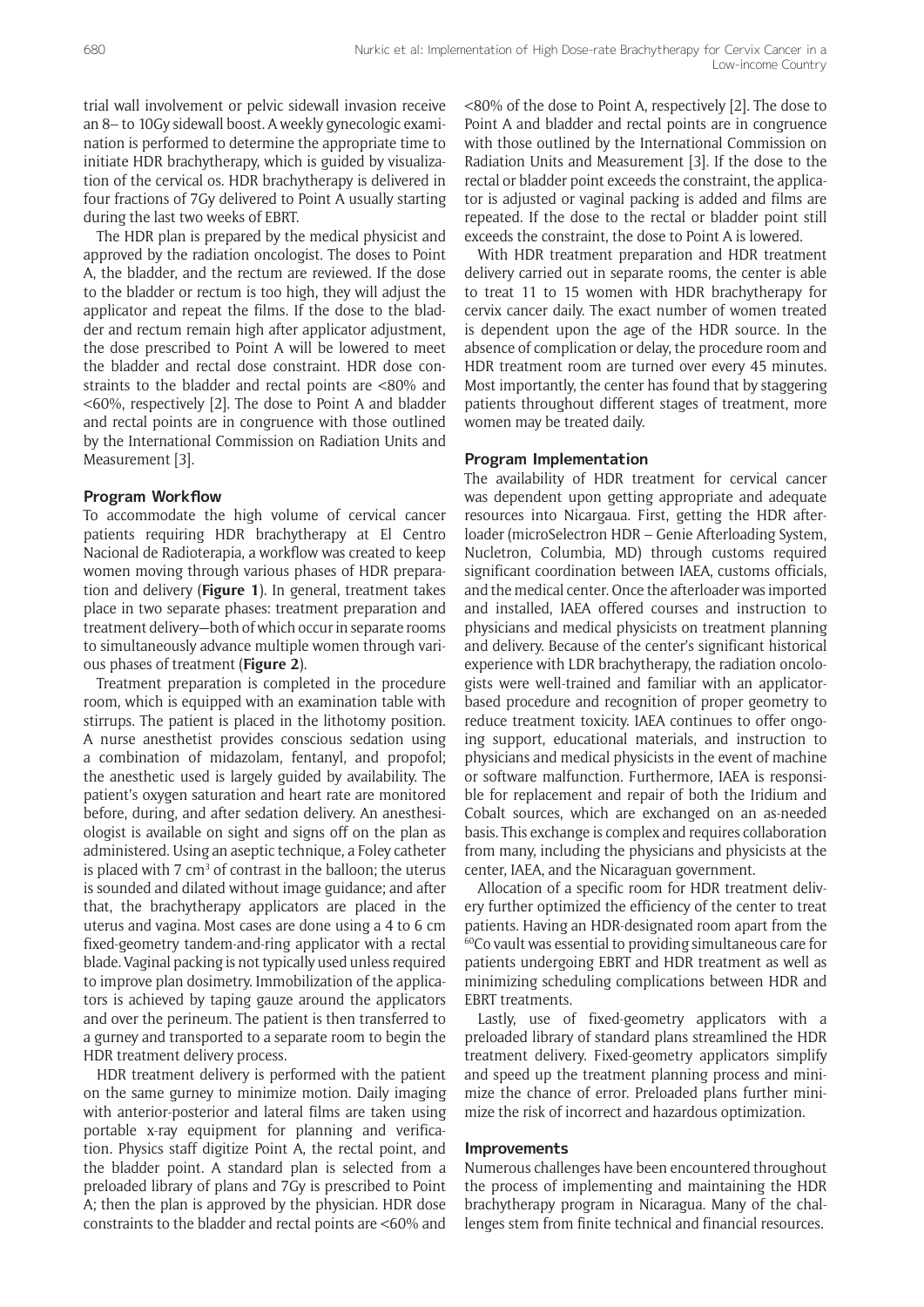Nurkic et al: Implementation of High Dose-rate Brachytherapy for Cervix Cancer in a Low-income Country



**Figure 1:** The treatment workflow implemented at Centro Nacional de Radioterapia from patient sedation to treatment delivery.



**Figure 2:** A schematic of patient flow through three areas: sedation area, HDR preparation room, and HDR treatment room. The total treatment time is usually 45 minutes, which can vary by source age.

Limited technical resources often result in a delay or complete inability to provide quality patient care. In the setting of an HDR-source or software malfunction, outside expertise must travel to Nicaragua to troubleshoot. For example, when an old source needs to be exchanged, the center relies on the coordination of various parties to plan and approve the exchange. Significant delay in source exchange results in treatment of fewer patients, and sometimes the sending of patients to the next closest HDR center for treatment, which is in Costa Rica.

Additional technical constraints include a limited supply of brachytherapy applicators and dated technology. The center has three applicators that are all used throughout the day. After each insertion, the applicator is disinfected with a high-level disinfectant; there is no capacity for sterile processing of the instruments used. Currently, radiotherapy plans are digitized from 2-dimensional orthogonal images to reconstruct the applicator geometry. While this is a more time-efficient way of planning,

the center's staff have expressed interest in moving to 3-dimensional treatment planning if and when financial and technical resources are available.

Such limitations are largely attributable to limited financial resources. With increased financial autonomy, the center may be able to employ more staff (including physicians, residents, medical physicists, and radiation therapists), provide more treatment machines, and enhance current technologies – a struggle echoed throughout most LMIC.

#### **Discussion**

The HDR program at El Centro Nacional de Radioterapia is a premier example of the effective implementation of an HDR brachytherapy program for the treatment of cervical cancer in a LMIC. As a systematic review of radiotherapy capacity in LMICs highlights, despite the dearth of publication on radiotherapy infrastructures in LMICs, such as Nicaragua, several Latin American countries are working to improve their RT delivery [4]. Additional publications